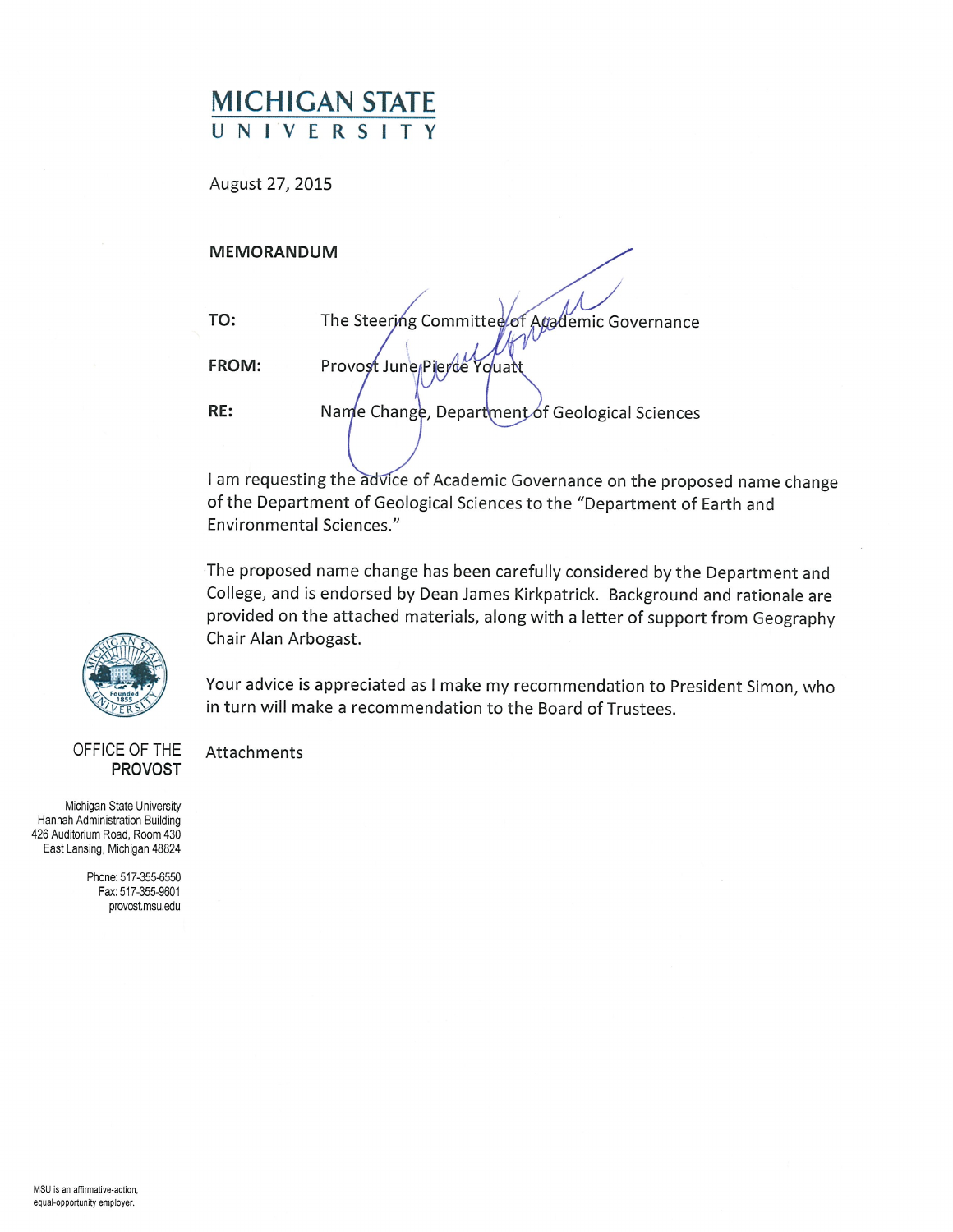From: <Kirkpatrick>, Jim <rjkirk@cns.msu.edu> Date: Thursday, February 26, 2015 12:16 PM To: June Youatt <youatt@msu.edu> Cc: "Peterson, Faith" <PETERSOF@CNS.MSU.EDU>, "Hyndman, Dave" <hyndman@cns.msu.edu>, "Dewitt, Dave" <dewittd@cns.msu.edu>, "Ribnicky, Sonya" <RIBNICKY@MSU.EDU>, "Schwartz, Richard" <schwart9@cns.msu.edu>, "Voit, Mark" <voit2@cns.msu.edu>, Debra Dotterer <dotterer@msu.edu>, "Fata-Hartley, Cori" <fatahart@msu.edu>, "Longley, Corey" <longleyc@cns.msu.edu> Subject: Fw: Name Change document

June,

Here is the proposal from the Department of Geological Sciences to change its name. It has been approved by the CNS Faculty Advisory Committee and has my strong support. The name change truly reflects <sup>a</sup> change in the intellectual focus of the Department.

The Department has discussed this change broadly across campus, and especially with Social Science and Geography. Geography will be proposing <sup>a</sup> parallel name change, and Dave Hyndman will provide <sup>a</sup> comparable support letter for them.

Thank you for considering this request.

Jim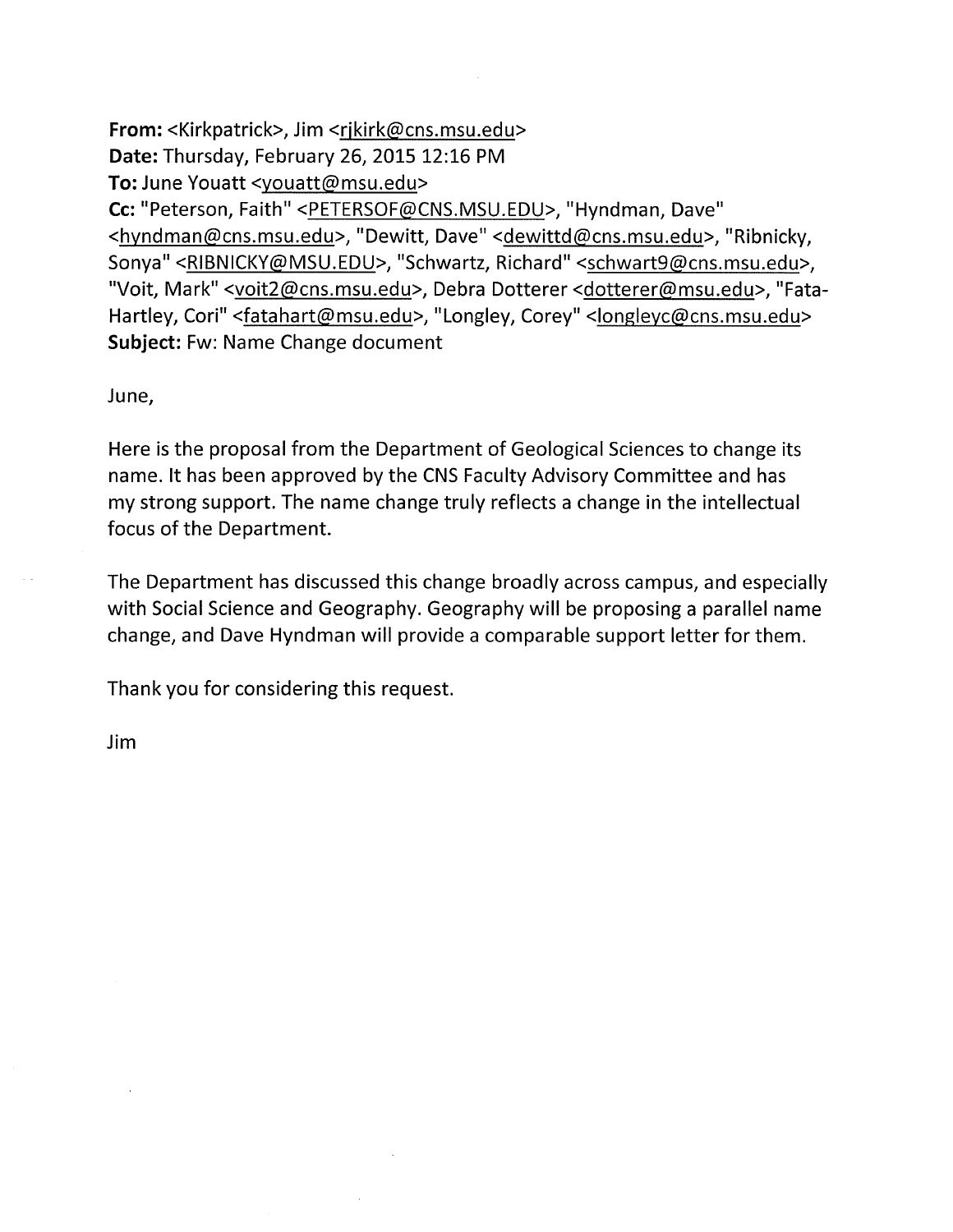# MICHIGAN STATE UNIVERSITY

February 25, 2015

R. James Kirkpatrick College of Natural Science Michigan State University 104 Natural Science Building East Lansing, Ml 48824

Dear Dean Kirkpatrick,

In the context of my role as Chairperson of the Department of Geography, <sup>I</sup> write to offer my support for the proposed name change for Geological Sciences to the Department of Earth and Environmental Sciences. Please feel free to contact me if you have any questions.



College of Social Chairperson

Department of Geography

Geography Building 673 Auditorium Road Room 116 East Lansing, Ml 48824

> 517-355-4649 Fax: 517-432-1671 www.geo.msu.edu

Sincerely,

Alan F. Arbogast Science Department of Geography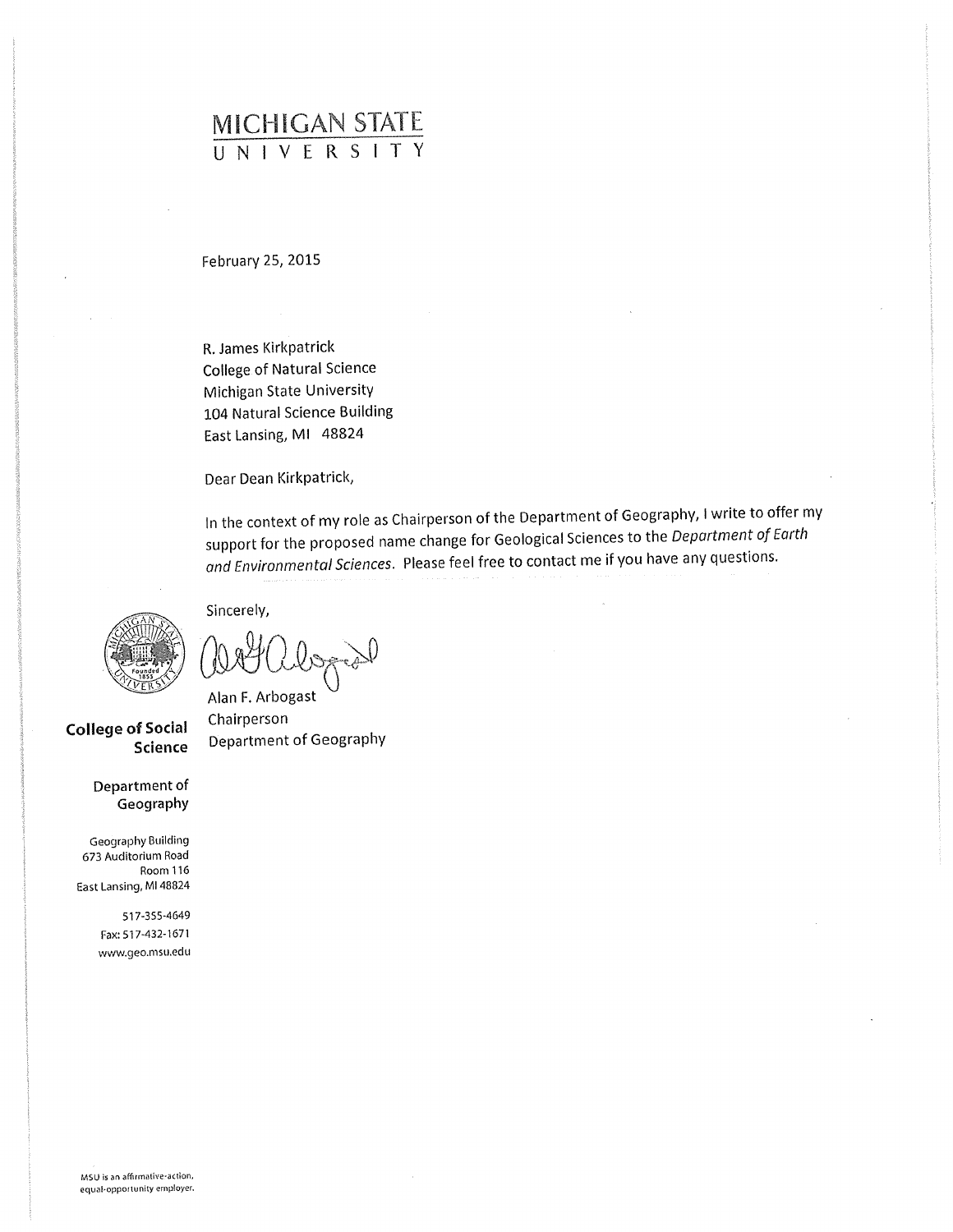# Proposal to Change the Name of the Department of Geological Sciences to the Department of Earth and Environmental Sciences (February 19, 2015)

#### Action Requested

Approval of the request by the Department of Geological Sciences to change its name to the **Department of Earth and Environmental Sciences** in the College of Natural Science.

#### **Summary**

The Department of Geological Sciences has been undergoing <sup>a</sup> substantial revitalization of its research and educational programs and proposes to change its name to the Department of Earth and Environmental Sciences to more accurately reflect its focus and mission. This new name would signal its change and rejuvenation to the scientific community, and to help the Department attract strong new faculty members and graduate students.

The proposed name change reflects the growth of areas of expertise in the department over the last 40 years. It more accurately describes the breadth of research in the department and will enhance recruitment of future faculty and graduate students. The proposed name is the most common new name for Departments of Geology or Geological Sciences, as many have changed their name in the last five years for the same reasons we present.

#### Description of the Department

The Department of Geological Sciences offers the Bachelor of Science degree in three programs: Environmental Geosciences, Geological Sciences, and Earth Science interdepartmental (for education majors). We offer the Master of Science and Ph.D. degrees in Environmental Geosciences and Geological Sciences. The Department currently comprises 14 tenure-stream faculty, 6 fixed-term faculty, 5 post-docs, 2 research support staff, 25 graduate students and 111 undergraduate majors. Research in the Department is currently focused in three areas: Environment, Geodynamics, and Education and Cognition. Faculty and students in the department study the changes in and interactions among the hydrosphere, geosphere, biosphere, and atmosphere on temporal scales ranging from "deep time" (millions and billions of years) to those influenced by humans and at spatial scales from microscopic to global. The department provides preparation for those interested in educational, academic, industry and government careers. Our faculty, students, and alumni serve as resources to private and public sector enterprises, teachers, and government agencies at all levels, providing knowledge and scientifically informed comment on important local, regional, global, and extra terrestrial events, such as causes and effects of climate change, contaminants in the environment, natural disasters, the evolution of and search for life throughout our solar system, the environment and resource issues, and science education.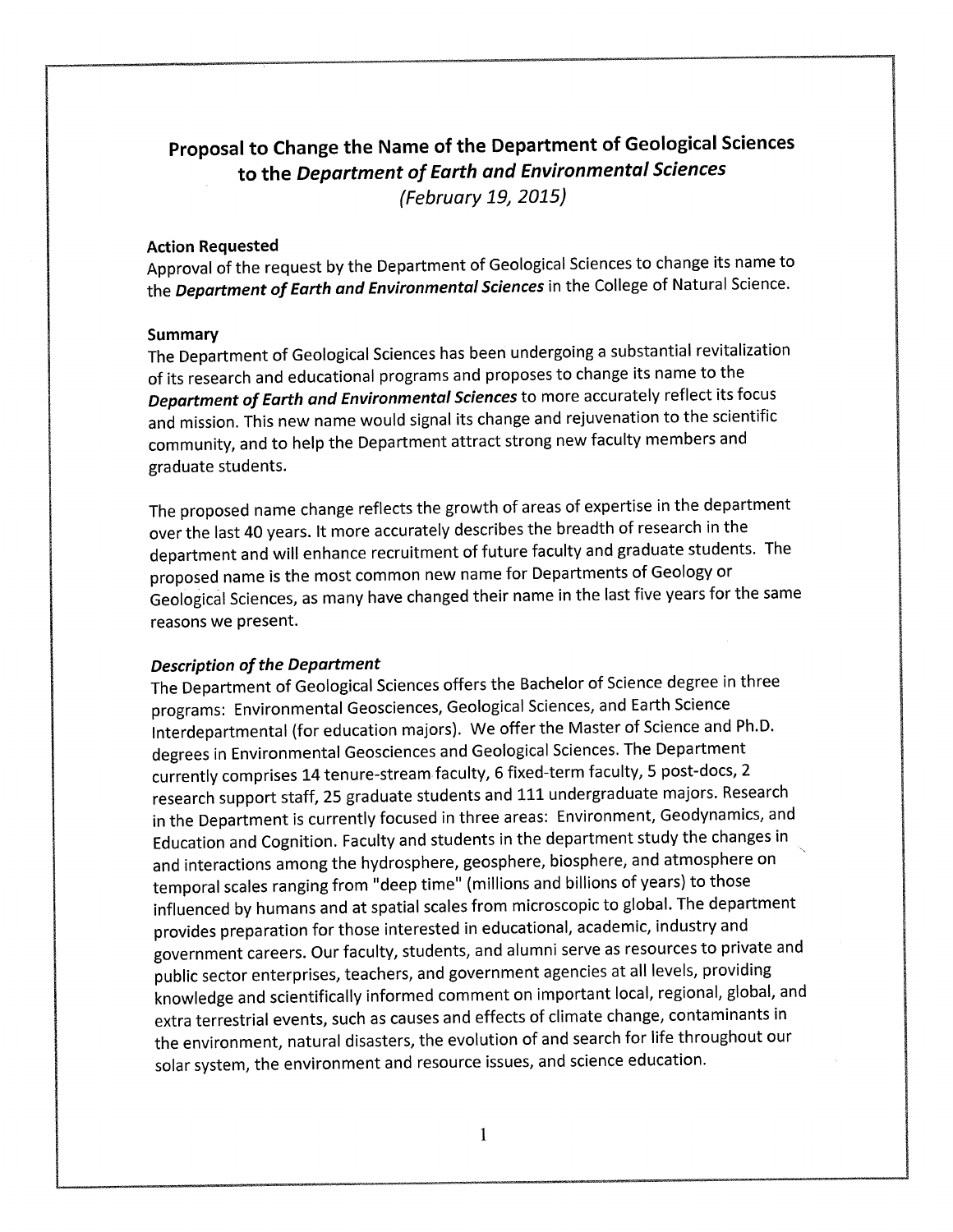## The role of the geosciences in the  $21^{st}$  century and our mission statement

Changes in the physical, chemical, and biological environment impact Earth and its systems from microscopic to global scales. These changes are evident in the geologic record. Earth scientists are trained to decipher the physical record of physical, chemical, and biological change and work to understand what future changes are possible. The goal of <sup>a</sup> geoscientist is to understand how and when these changes occur, the phenomena which attend them, and their potential impact. Of particular concern is the observation that many recent changes on Earth (e.g., pollution of soil, water, and air; disruption of global biogeochemical cycles; decreases in habitat diversity) are <sup>a</sup> direct or indirect consequence of human activities.

The Earth scientist brings <sup>a</sup> unique perspective to addressing global change issues, as summarized by the phrase "the present is the key to the past and the past is the key to the future." No other discipline has this perspective. In fact, there are consequences of human activities that have yet to be felt. This concept, known as "environmental legacy," was first recognized by Earth scientists who develop science-based strategies to evaluate affected systems in the context of past natural physical, chemical, and biological processes. Thus, the Earth scientist is an important partner to evolutionary biologists, environmental engineers, ecologists, and policy makers.

The roles of Earth scientists are to better understand Earth's physical environment, predict the likely outcomes of interacting processes, identify and quantify natural resources for <sup>a</sup> sustainable planet, and understand the role of anthropogenic forces and societal choices that impact the Earth system. The ability to investigate processes over <sup>a</sup> wide range of spatial and temporal scales is central to the Earth science perspective. As <sup>a</sup> part of MSU's land grant philosophy, it is our mission to discover new knowledge, apply fundamental research insights to societal problems, and train the next generation of citizens, scholars, and policy makers.

#### Rationale for proposed name change

The Department of Geological Sciences has undergone previous name changes, reflecting the evolution of administrative program alignment and changing research foci. Originally the Department of Geology and Geography, we became the Department of Geology when Geography became independent as an academic unit. In the 1970s, to encompass the broadening scope of geological research beyond the traditional "solid earth" subjects such as mineralogy and structural geology, to include emerging areas such as hydrology and environmental geochemistry, we became the Department of Geological Sciences. The scope of geoscience research has evolved significantly in the last 40 years. New sub-disciplines, such as geomicrobiology, have emerged. Even the term "geomicrobiology" points to the increasingly transdisciplinary nature of 21<sup>st</sup> century STEM research. After 40 years, it is time for our department name to reflect these system-wide changes.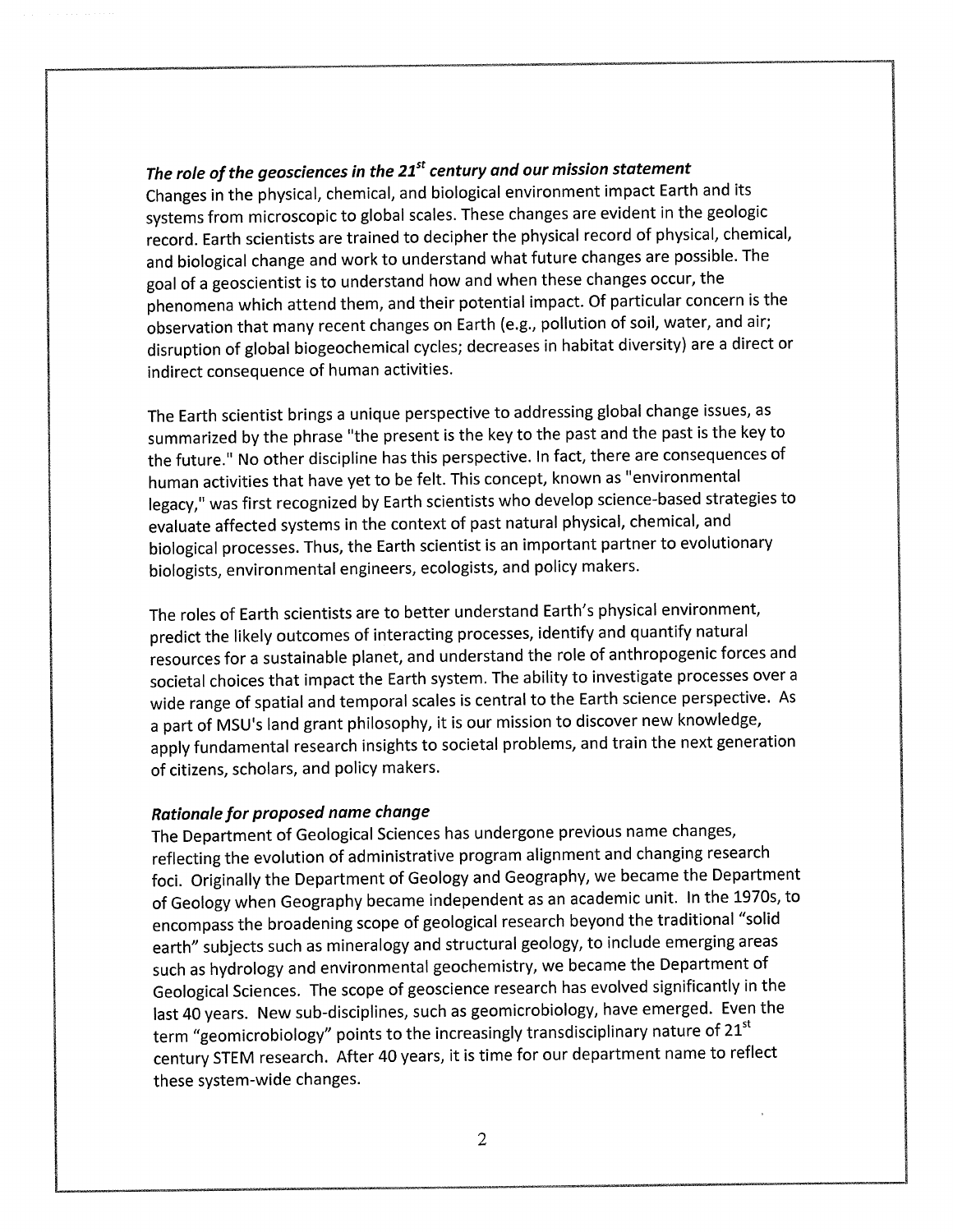The word "environmental" is used across campus to describe departments and units in which environmentally related research is done, for example, the Department of Civil and Environmental Engineering and the Environmental Science and Policy Program. There are also many undergraduate majors in the colleges of Natural Science, Social Science, Agriculture and Natural Resources, and Engineering that use the word environmental their names, including our own Environmental Geosciences degrees at the undergraduate, M.S. and Ph.D. levels. Clearly, study of the environment and environmental impacts of human activity is trans-disciplinary.

The proposed name indicates that it is not our intention to build only in environmental areas. Solid Earth areas such as geophysics and geodynamics that examine processes within the Earth remain vibrant and well-funded research. These, along with the study of ancient earth-surface environments and processes through sedimentology, glacial geology, and paleobiology are vital to undergraduate and graduate geoscience education and future employment prospects for our students. The proposed name will be recognizable to prospective students and employers interested in both solid earth and environmental programs, effectively doubling our recruiting population.

Support for our mission as <sup>a</sup> department to pursue both solid earth and environmental research is evident in the sources of our major funding. In the past 4 years, the Department has hired 4 new faculty members who direct environmentally focused research programs (Table 1). Several of these hires were made possible through the University Water initiative. The Department also received alumni support for one named chair and three named professorships. Searches for the named chair and two named professorships are underway and offers are being made to three individuals.

| <b>Faculty</b>                | <b>Research expertise</b>           |
|-------------------------------|-------------------------------------|
| <b>Bruno Basso</b>            | Crop sustainability, climate change |
| Masako Tominaga               | Marine geodynamics, oceanography    |
| Jay Zarnetske                 | Hydrology and Hydroecology          |
| Matt Schrenk                  | Geomicrobiology                     |
| Vogel Endowed Chair           | Solid Earth, geodynamics            |
| <b>Endowed Professorships</b> | Geodynamics                         |

Table 1. Recent Faculty Hires and Current and Upcoming Searches

## Comparison to peer institutions.

This scientific refocusing and name change are in line with significant trends in the geological sciences. In recent years many geological sciences departments have changed their names to include both environmental and geological or geology, including five in the CIC (Table 2).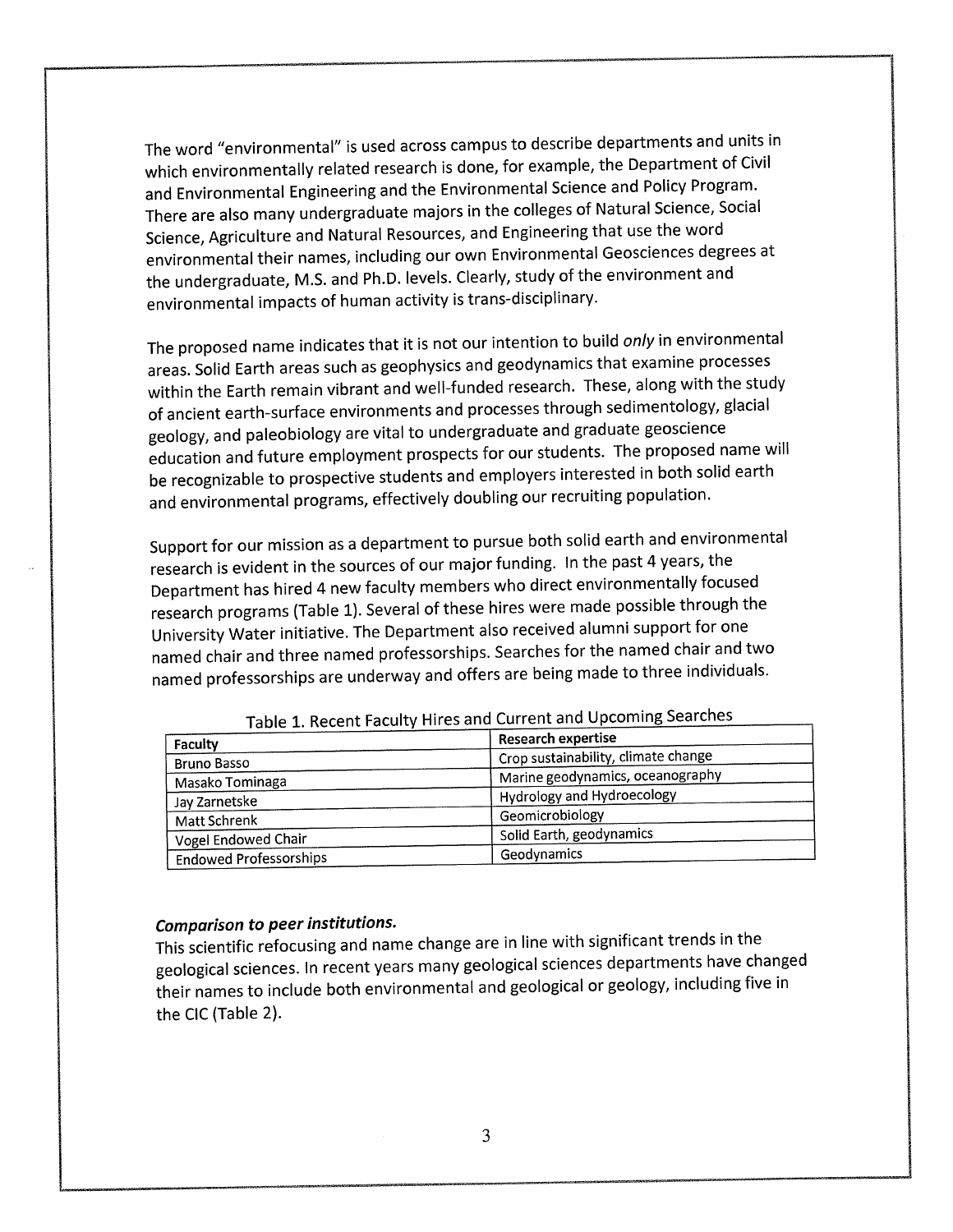# Table 2. Geoscience departments that have incorporated "Environment" in their name

CIC Institutions

#### School Department Name

University of Michigan Department of Earth and Environmental Sciences (Formerly Geological Sciences) University of Illinois Chicago Department of Earth and Environmental Sciences Indiana University Center for Earth and Environmental Science University of Illinois School of Earth Society and the Environment Rutgers University Department of Earth and Environmental Sciences Department of Earth and Environmental Sciences University of Iowa Department of Earth and Environmental Sciences

#### Other Institutions

 $\mathbf{u}$ 

Columbia University Department of Earth and Environmental Sciences Stanford University Department of Geological and Environmental Sciences & Department of Environmental Earth System Science University of Pennsylvania Department of Earth and Environmental Science Rensselaer Polytechnic Department of Earth and Environmental Sciences Boston College Department of Earth and Environmental Sciences University of Texas Arlington Department of Earth and Environmental Sciences Vanderbilt University Department of Earth and Environmental Science Wright State University Department of Earth and Environmental Sciences University of New Orleans Department of Earth and Environmental Sciences Temple University Department of Earth and Environmental Sciences University of Kentucky Department of Earth and Environmental Sciences Tulane University Department of Earth and Environmental Sciences New Mexico Tech. Department of Earth and Environmental Science Boston College **Department of Earth and Environment** Franklin & Marshall Univ. Department of Earth and Environment Case Western University Department of Earth, Environmental, and Planetary Science University of Arizona School of Earth and Environmental Sciences Vanderbilt University Department of Earth and Environmental Sciences Lehigh University Department of Earth and Environmental Sciences

#### Benefits of the name change

The proposed name change will more clearly communicate to prospective students, employers of current students, alumni, and the general public that the Department offers programs that reflect the broad subheadings of "earth science" (mineralogy, petrology, paleontology, structural geology, tectonics, geophysics) and the heading of "environmental science" (hydrogeology, environmental geochemistry, ecosystem evolution). The Department received endowments of more than \$9,000,000 in the last 5 years to support graduate fellowships and endowed positions, and again the name change will be important in attracting strong candidates from <sup>a</sup> broader pool than would be likely without this change.